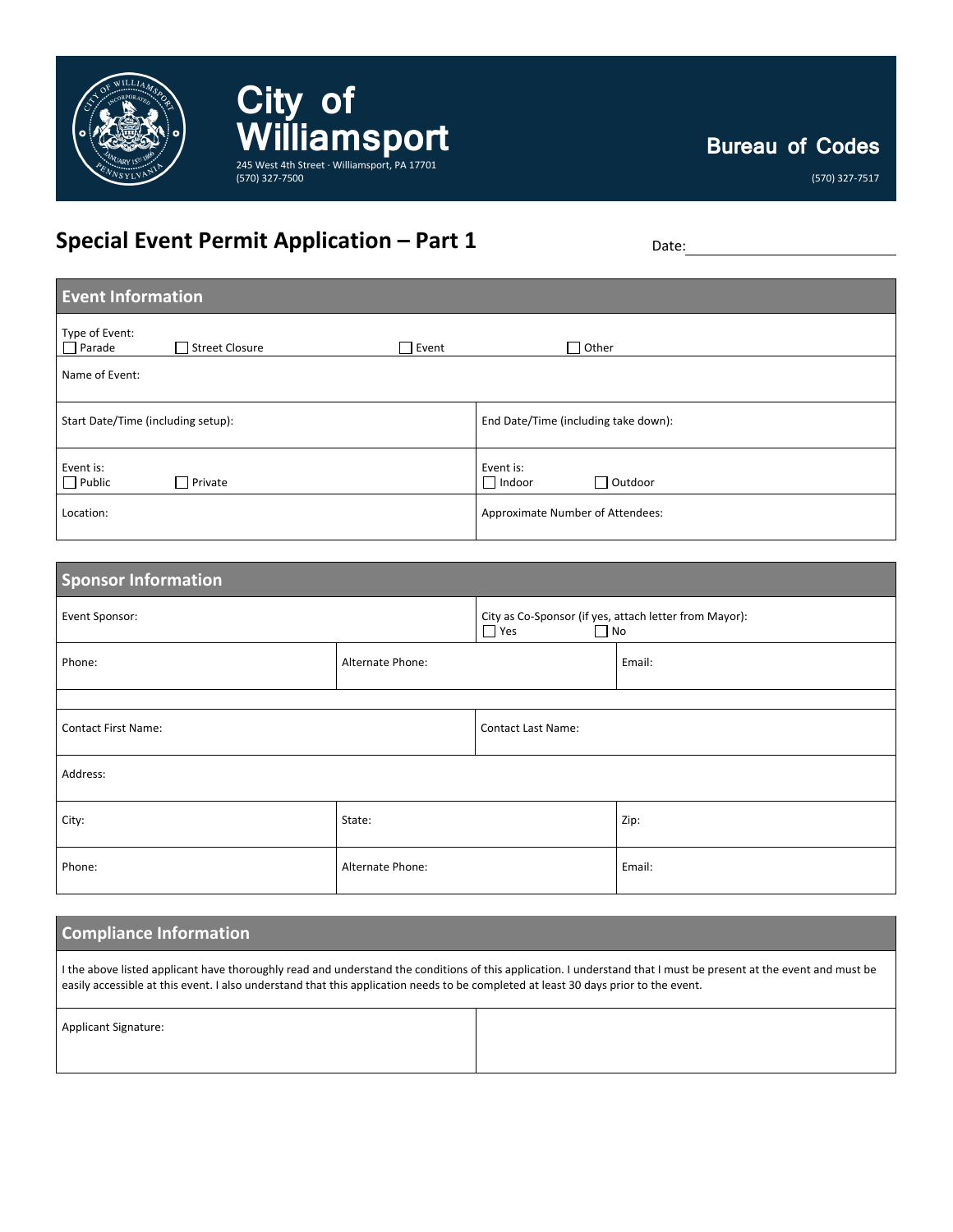# **Hold Harmless Approval**

### **AGREEMENT**

| Agreement No. ______________ Year _____________ |                                                                                                                                                                                                                               |  |
|-------------------------------------------------|-------------------------------------------------------------------------------------------------------------------------------------------------------------------------------------------------------------------------------|--|
|                                                 |                                                                                                                                                                                                                               |  |
|                                                 | Approving a Hold Harmless Agreement between the City of Williamsport and ___________________________(organization),                                                                                                           |  |
|                                                 | providing for the use of _________________________(premises) for _____________________________purpose) during the period                                                                                                      |  |
|                                                 |                                                                                                                                                                                                                               |  |
|                                                 |                                                                                                                                                                                                                               |  |
|                                                 | SECTION 1. An agreement dated __________________________________between the City of Williamsport and                                                                                                                          |  |
|                                                 |                                                                                                                                                                                                                               |  |
|                                                 | errors and the period of entity and the series of the series of the series of the series of the series of the series of the series of the series of the series of the series of the series of the series of the series of the |  |
|                                                 |                                                                                                                                                                                                                               |  |
|                                                 | SECTION 2. A copy of said Hold Harmless Agreement is attached to and hereby made part of this document.                                                                                                                       |  |
|                                                 | Approved:                                                                                                                                                                                                                     |  |
|                                                 | Disapproved:                                                                                                                                                                                                                  |  |

Date: \_\_\_\_\_\_\_\_\_\_\_\_\_\_\_\_\_\_\_\_\_\_\_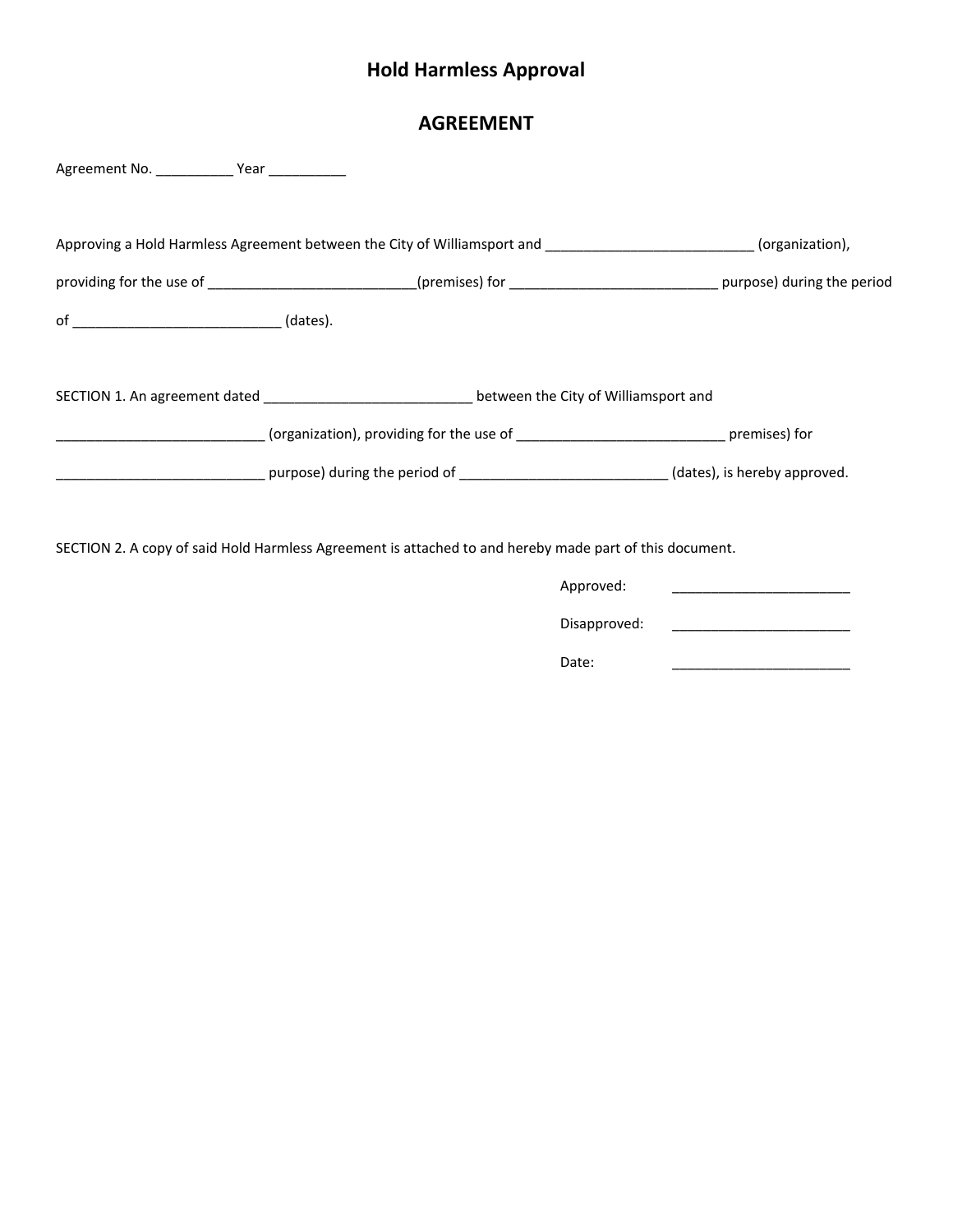# **Hold Harmless and Additional Insured Agreement**

|                                                                      | WHERE AS, City of Williamsport, a political subdivision organized and existing under the las of                                     |                |
|----------------------------------------------------------------------|-------------------------------------------------------------------------------------------------------------------------------------|----------------|
| the Commonwealth of Pennsylvania, has entered into an agreement with |                                                                                                                                     |                |
|                                                                      |                                                                                                                                     |                |
|                                                                      | providing for the use of ____________________________(premises) for ________________________(purpose) during the                    |                |
| period __________________________________(date(s)).                  |                                                                                                                                     |                |
|                                                                      | NOW, THEREFORE, ___________________________(organization) agrees to indemnity and save harmless City of Williamsport                |                |
|                                                                      | against any and all costs, actions, claims, and demands, whatsoever that may result from the activities and events conducted by and |                |
|                                                                      | under the sponsorship of _____________________________(organization) pursuant to this permitting agreement with City of             |                |
|                                                                      | Williamsport providing for the use of ___________________________(premises) during the period                                       |                |
|                                                                      | (date(s)). The foregoing indemnity shall include injury or death of any                                                             |                |
|                                                                      | employee of (organization) and shall not be limited in any way by an amount or type of damage, compensation, or benefits payable    |                |
|                                                                      | under any applicable workers compensation, disability benefits or other similar benefit act.                                        |                |
|                                                                      | (organization) further agrees to provide general liability insurance in the sum of at least One                                     |                |
|                                                                      | Million Dollars (\$1,000,000.00) for said event, naming City of Williamsport as additional insured. Said policy of                  |                |
|                                                                      | (organization) shall be primary and non-contributory to any other policy held by the City.                                          |                |
|                                                                      | For:                                                                                                                                | (organization) |

| By:    |  |
|--------|--|
| Title: |  |
| Date:  |  |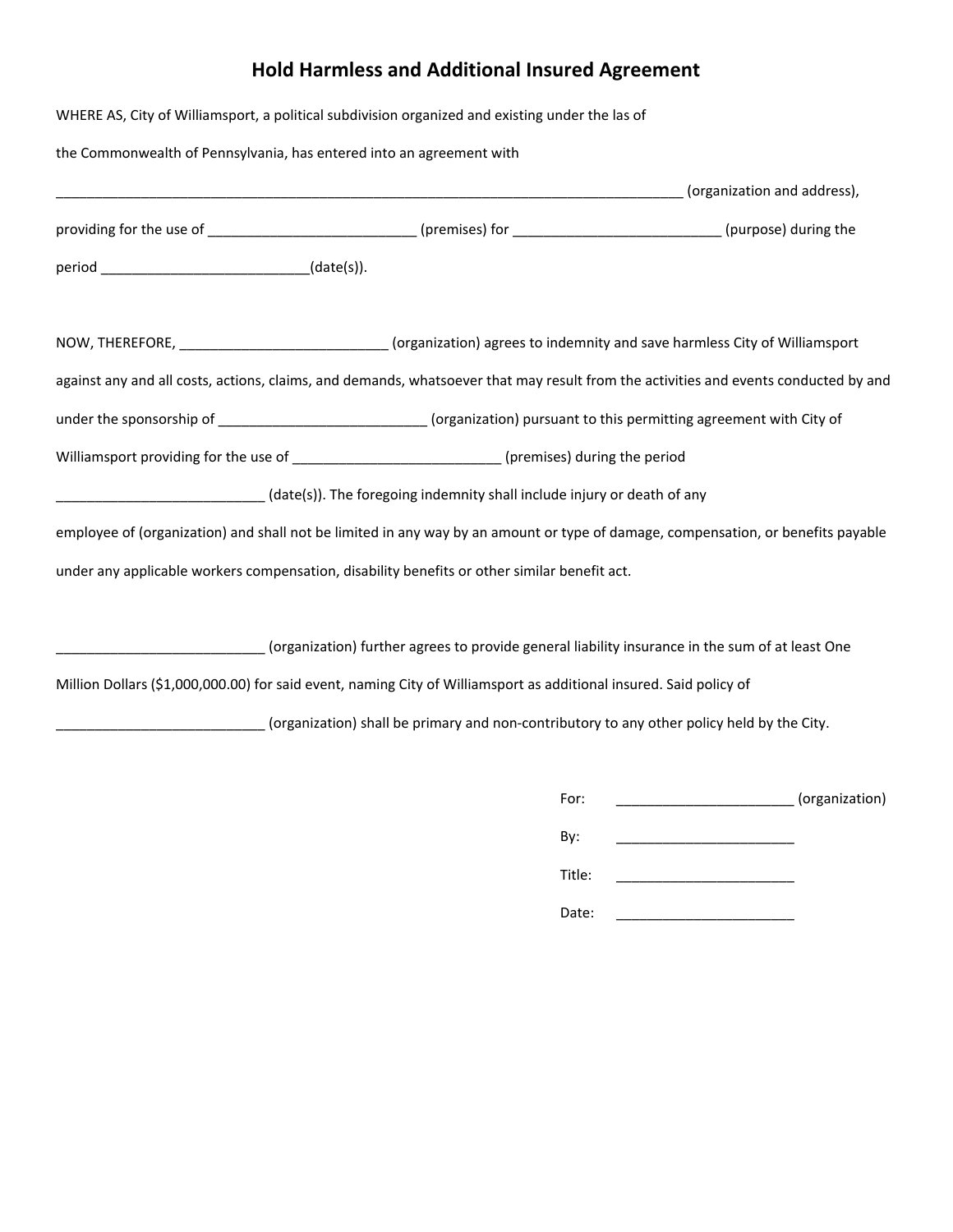## **Special Event Rules & Regulations**

The following conditions MUST be met prior to the approval of the special event permit.

- 1. Applicant is responsible for obtaining, set-up, removal and return of all City owned barricades. Applicant is responsible to make all arrangements for barricades through the Streets and Parks Department at (570) 326-4684
- 2. Applicant will ensure enough volunteers or staff are on hand to place and take down all barricades.
- 3. Applicant is responsible for coordinating trained personnel (fire police or other volunteers who have the appropriate training) to man intersections not controlled by a barricaded street closure.
- 4. Applicant will provide a detailed map/ route that will indicate traffic control problems and issues that will need to be manned and/ or closed.
- 5. Under no circumstances is anyone permitted to use any type of paint on any City street to mark out for a run, race, event, etc. No exceptions!

An attached roster must be included to indicate:

- 1. Who is placing barricades
- 2. Who is providing traffic control/direction

All of these conditions must be met prior to the approval of the special event permit.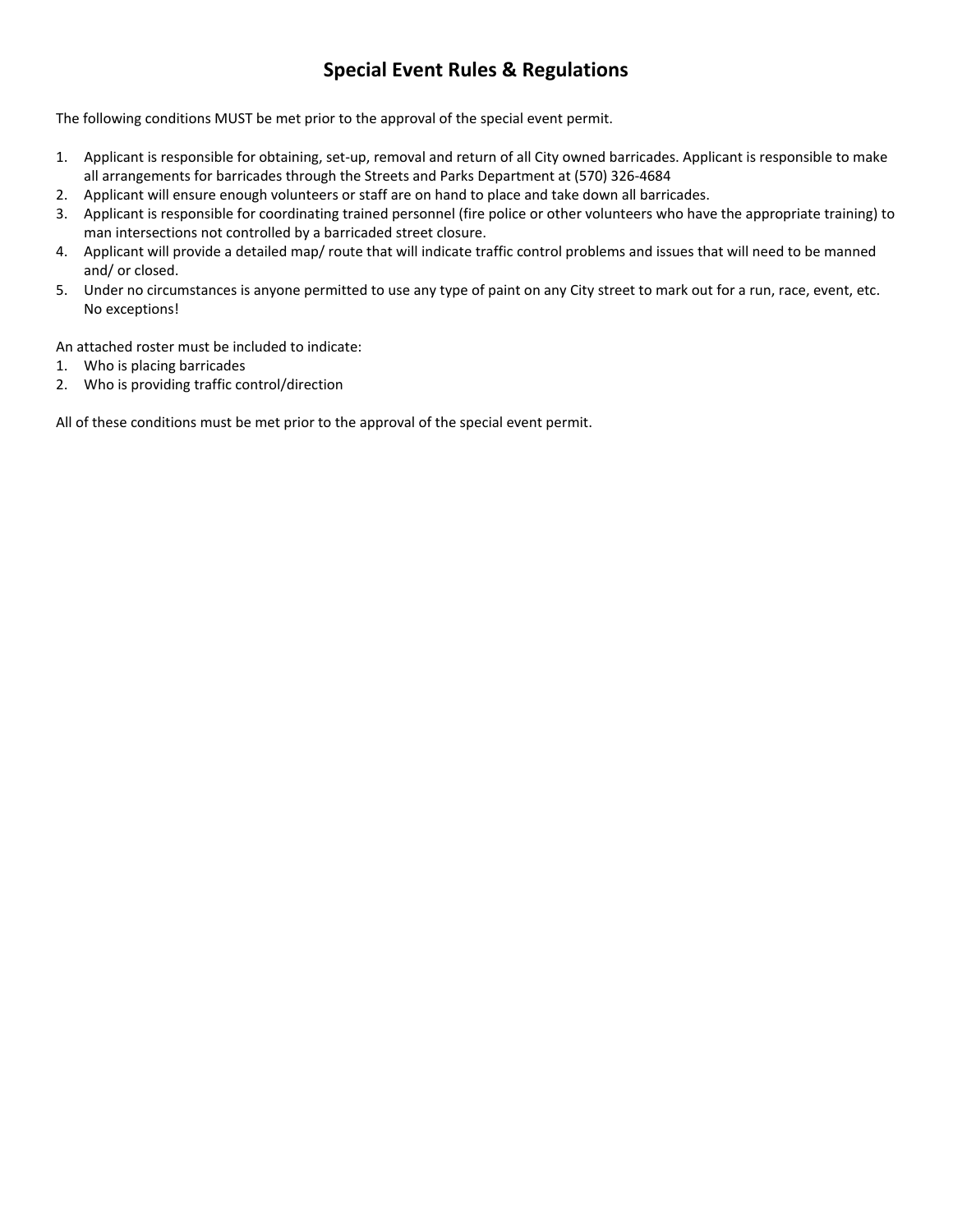## **Road & Lane Closure Permit Application Date:** Date:

| <b>Closure Information</b>                                                                                                                                            |                                                                                              |  |  |
|-----------------------------------------------------------------------------------------------------------------------------------------------------------------------|----------------------------------------------------------------------------------------------|--|--|
| Duration of closure:<br>$\Box$ Up to & Including (7) Days - \$75.00<br>$\Box$ Up to & Including (14) Days - \$125.00<br>$\Box$ Up to & Including (30) Days - \$225.00 | $\Box$ Up to & Including (45) Days - \$300.00<br>Each Additional Day After 45 Days - \$75.00 |  |  |
| Description of Work:                                                                                                                                                  |                                                                                              |  |  |
|                                                                                                                                                                       |                                                                                              |  |  |
| Closure Start Date/Time:                                                                                                                                              | Closure End Date/Time:                                                                       |  |  |
| Location of Work:                                                                                                                                                     |                                                                                              |  |  |
| Side Streets:                                                                                                                                                         |                                                                                              |  |  |

### **Compliance Information**

Attach a required Certificate of Liability Insurance for the street closure with permit application.

I, the above listed applicant, have thoroughly read and understand the conditions of this application. I understand that I must be present at the site and must be easily accessible at this project.

|  | <b>Applicant Signature:</b> |
|--|-----------------------------|
|--|-----------------------------|

| <b>Official Use Only</b>                     |                                                   |                    |
|----------------------------------------------|---------------------------------------------------|--------------------|
| Approved by:                                 |                                                   |                    |
|                                              |                                                   |                    |
| <b>Zoning Administrator</b>                  |                                                   |                    |
|                                              |                                                   |                    |
| Fees Due: \$75.00 - \$300.00+<br>$\Box$ Paid | Method of Payment:<br>Money Order<br>$\Box$ Check | Fees processed by: |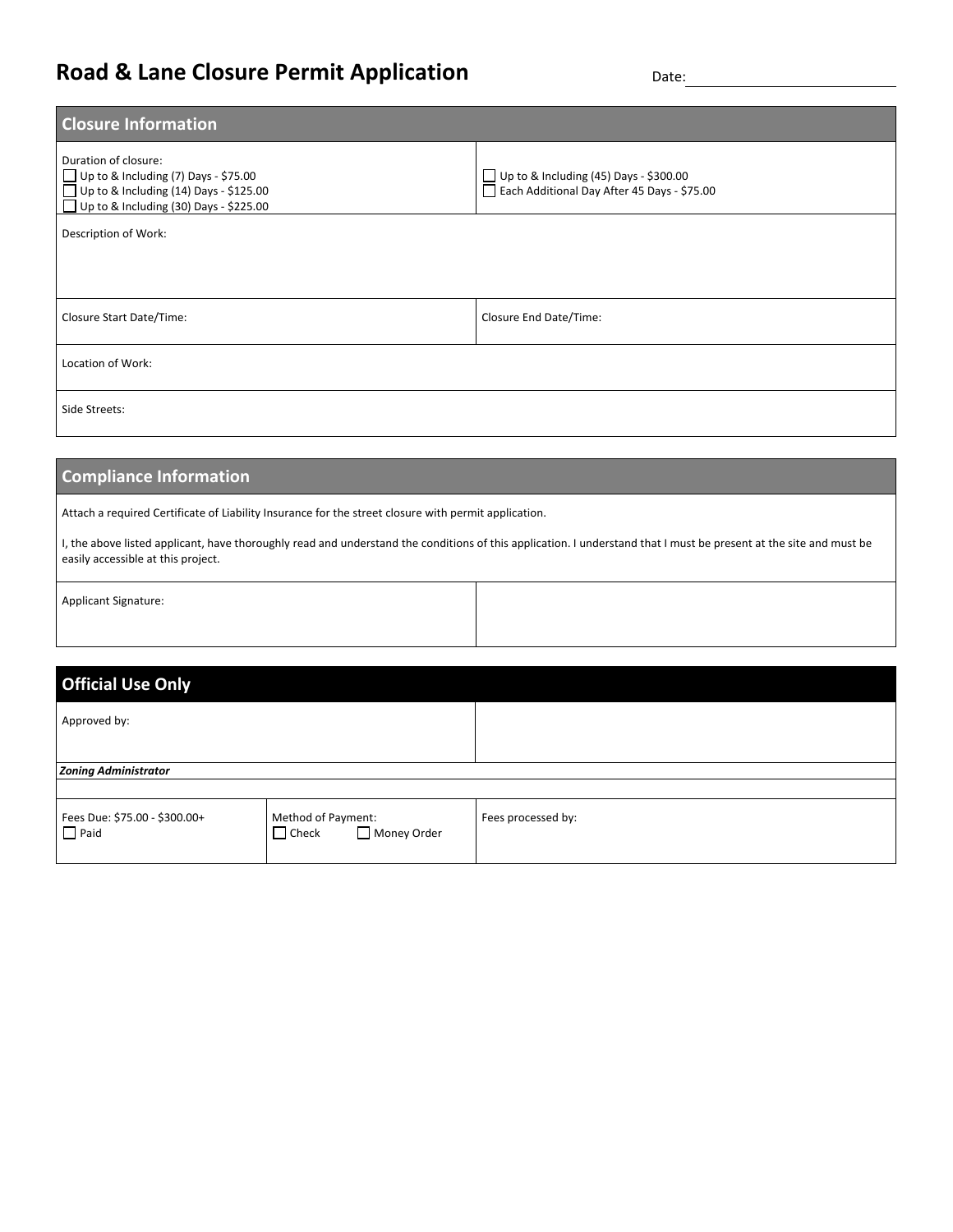# **Special Event Permit Application – Part 2** :

### **Event Description:**

Please provide a diagram of street closures, barricade placement, electrical usage, location of trash receptacles and portable toilets.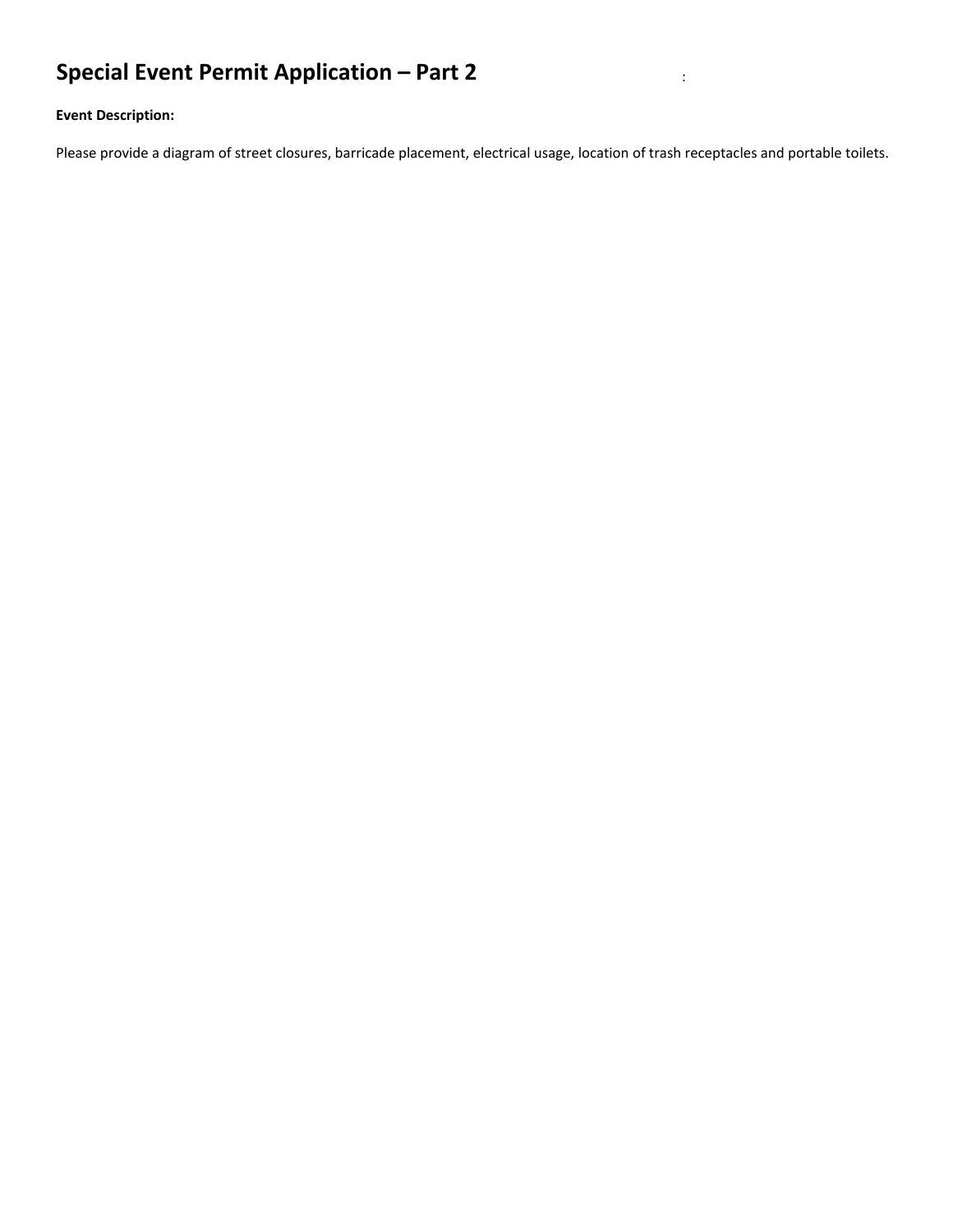# **Special Event Permit Application – Part 3** :

**Event Checklist:**

| <b>Alcohol Dispensing</b>    |                                                               | Contact the PLCB and the Bureau of                                                                                                 |
|------------------------------|---------------------------------------------------------------|------------------------------------------------------------------------------------------------------------------------------------|
|                              |                                                               | Codes.                                                                                                                             |
| <b>Barricades</b>            |                                                               | <b>Contact Streets and Parks.</b>                                                                                                  |
| <b>First Aid Station</b>     |                                                               | Contact the Susquehanna Health System.                                                                                             |
| $\Box$ Food                  | Vendor License                                                | Contact the Health Inspector via Bureau<br>of Codes.                                                                               |
| □ Parking Considerations     | <b>Permit Parking</b>                                         | Contact the Bureau of Police and the<br>Williamsport Parking Authority.                                                            |
| $\Box$ Pyrotechnics          | <b>Special Event Permit</b>                                   | Permit available in the Bureau of Codes<br>Department. Must provide Liability<br>Insurance.                                        |
| □ Street Closure             | <b>Special Event Permit</b>                                   | Permit available in the Bureau of Codes<br>Department. Must provide Liability<br>Insurance.                                        |
| Tents                        | <b>Tent Permit</b>                                            | Permits are needed for all<br>tents/canopies. A fee will be assessed for<br>tents over 20x20. Must provide Liability<br>Insurance. |
| $\Box$ Trash                 | Dumpster/Container on street requires<br>Special Event Permit | Contact Bureau of Codes for event<br>permit. Contact local sanitation services<br>for sanitation receptacles.                      |
| □ Musical Performance        | <b>Special Event Permit</b>                                   | Contact Bureau of Codes, Bureau of<br>Police, and the Recreation Commission.<br>Must provide Liability Insurance.                  |
| <b>Seating/Charis</b>        |                                                               | Permit available in the Bureau of Codes<br>Department.                                                                             |
| Mass Transit/Shuttle Service |                                                               | Contact River Valley Transit. Must<br>provide Liability Insurance.                                                                 |
| $\Box$ Portable Toilets      |                                                               | Independent contractor.                                                                                                            |
| □ Newberry Park              | <b>Special Event Permit</b>                                   | Any events or special activities require                                                                                           |
| <b>□ Brandon Park</b>        |                                                               | prior approval from the Recreation                                                                                                 |
| $\Box$ Memorial Park         |                                                               | <b>Commission and Brandon Park</b>                                                                                                 |
| $\Box$ Lose Park             |                                                               | Commission.                                                                                                                        |
| □ Youngs Woods               |                                                               |                                                                                                                                    |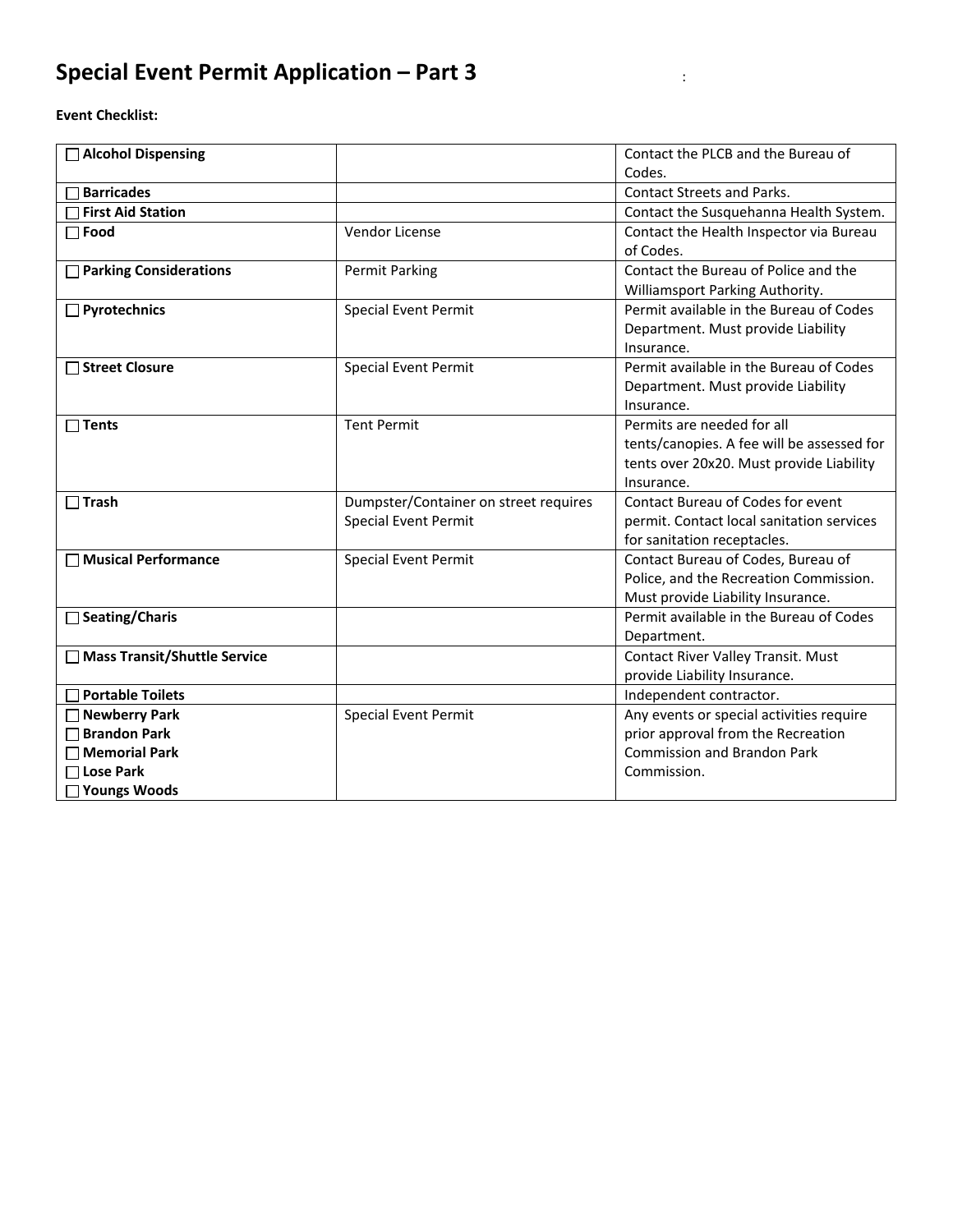## **Special Event Permit Application – Part 4** :

### **Information Checklist:**

Event sponsor should contact these departments directly for special needs.

| <b>Department</b>                           | <b>Contact Person</b>       | Phone          | <b>Event Needs</b>                            |
|---------------------------------------------|-----------------------------|----------------|-----------------------------------------------|
| Bureau of Codes<br>$\mathbf{I}$             | Joe Gerardi                 | (570) 327-7517 | <b>Food Vendors</b><br>٠                      |
|                                             |                             | (570) 327-7584 | Occupancy                                     |
|                                             |                             |                | Egress                                        |
|                                             |                             |                | Life/Health/Safety Issues<br>$\bullet$        |
| <b>Bureau of Fire</b><br>L                  | Fire Chief Sam Aungst       | (570) 327-1602 | <b>Bonfires</b><br>٠                          |
|                                             | Deputy Chief Keith          |                | Fire Extinguisher                             |
|                                             | Lucas                       |                | And fire related activity<br>٠                |
| Bureau of Police<br>$\mathbf{I}$            | Chief Snyder                | (570) 327-7543 | Parade Escorts<br>٠                           |
|                                             | <b>Assistant Chief Bolt</b> |                | <b>Street Parking</b><br>٠                    |
| <b>River Valley Transit</b><br>$\mathbf{I}$ | Adam Winder                 | (570) 326-2500 | <b>Shuttle Service</b><br>٠                   |
|                                             |                             |                | <b>Mass Transit</b>                           |
|                                             |                             |                | <b>Trolley Service</b>                        |
| $\Box$ Streets and Parks                    | Scott Livermoore            | (570) 326-4684 | Barricades may be obtained from this<br>٠     |
|                                             | Tom Cillo                   |                | office. Applicants are responsible for        |
|                                             |                             |                | barricade placement                           |
|                                             |                             |                | <b>Trash Receptacles</b><br>٠                 |
| $\Box$ Williamsport Parking                 | <b>Todd Wright</b>          | (570) 326-6476 | Any activity in downtown area of<br>$\bullet$ |
| Authority                                   |                             |                | Williamsport requiring parking                |

#### **Applicant is required to initial all items listed below:**

A. Non-city sponsored event applicants must supply their own directional signs and protective service lighting.

\_\_\_\_\_\_\_\_\_\_ Applicant Initials

B. Events involving cooking or open flame require the presence of fire extinguishers and proper licensing. Fire inspection is required.

\_\_\_\_\_\_\_\_\_\_ Applicant Initials

C. Private events require their own security.

\_\_\_\_\_\_\_\_\_\_ Applicant Initials

D. All food vendors must submit the completed application prior to event. Failure to complete the application could result in vendor not participating in event.

\_\_\_\_\_\_\_\_\_\_ Applicant Initials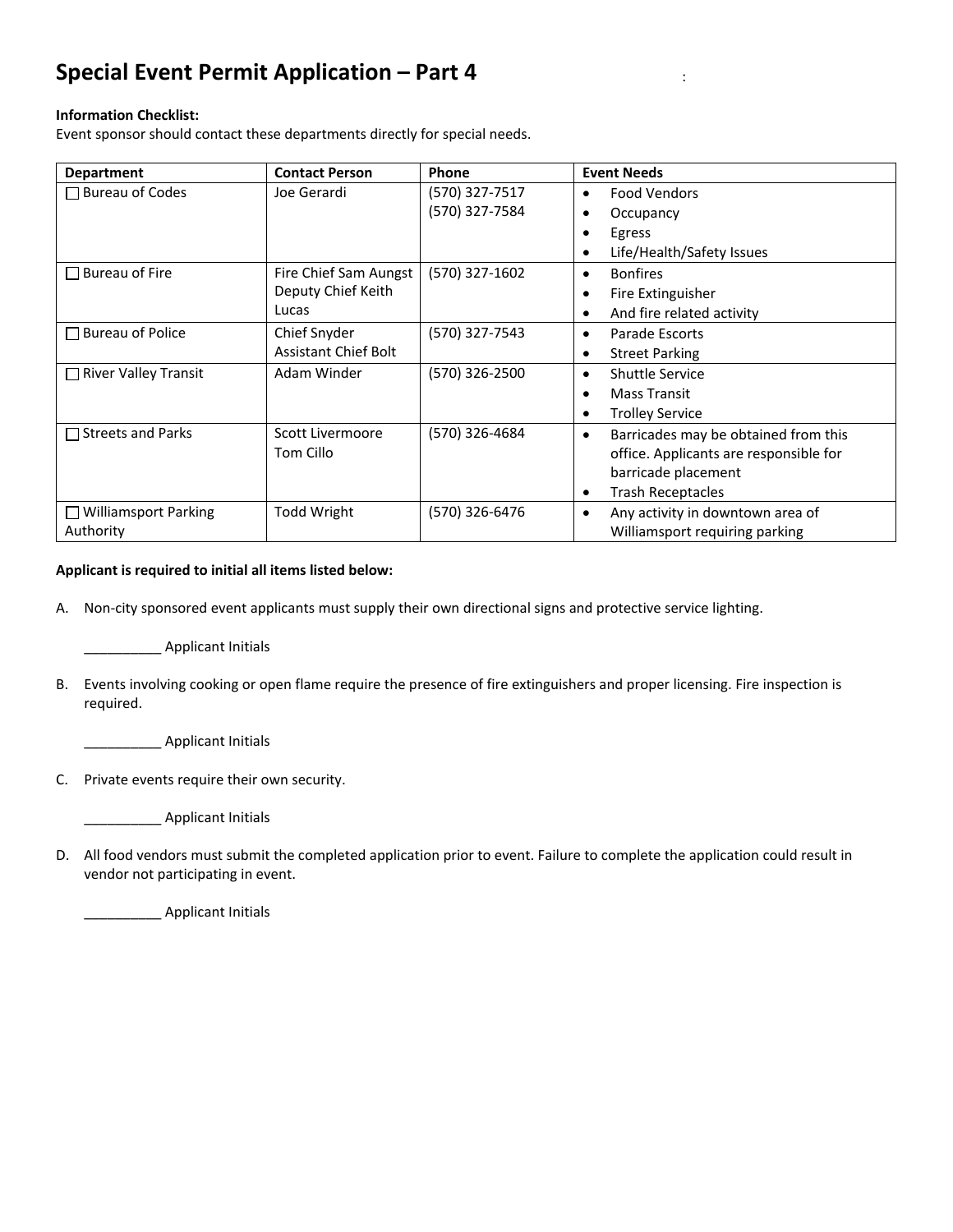# **Special Event Permit Application – Part 5** :

### **Food/Merchandise Vendor Information:**

- **Please provide a complete list of all Food and Merchandise Vendors**
- If vendors do not submit a completed application, it could result in the vendor not participating in event
- All vendor applicants must be submitted at least three weeks prior to event
- All applicable fees for food vendors must be paid prior to or day of event, no exceptions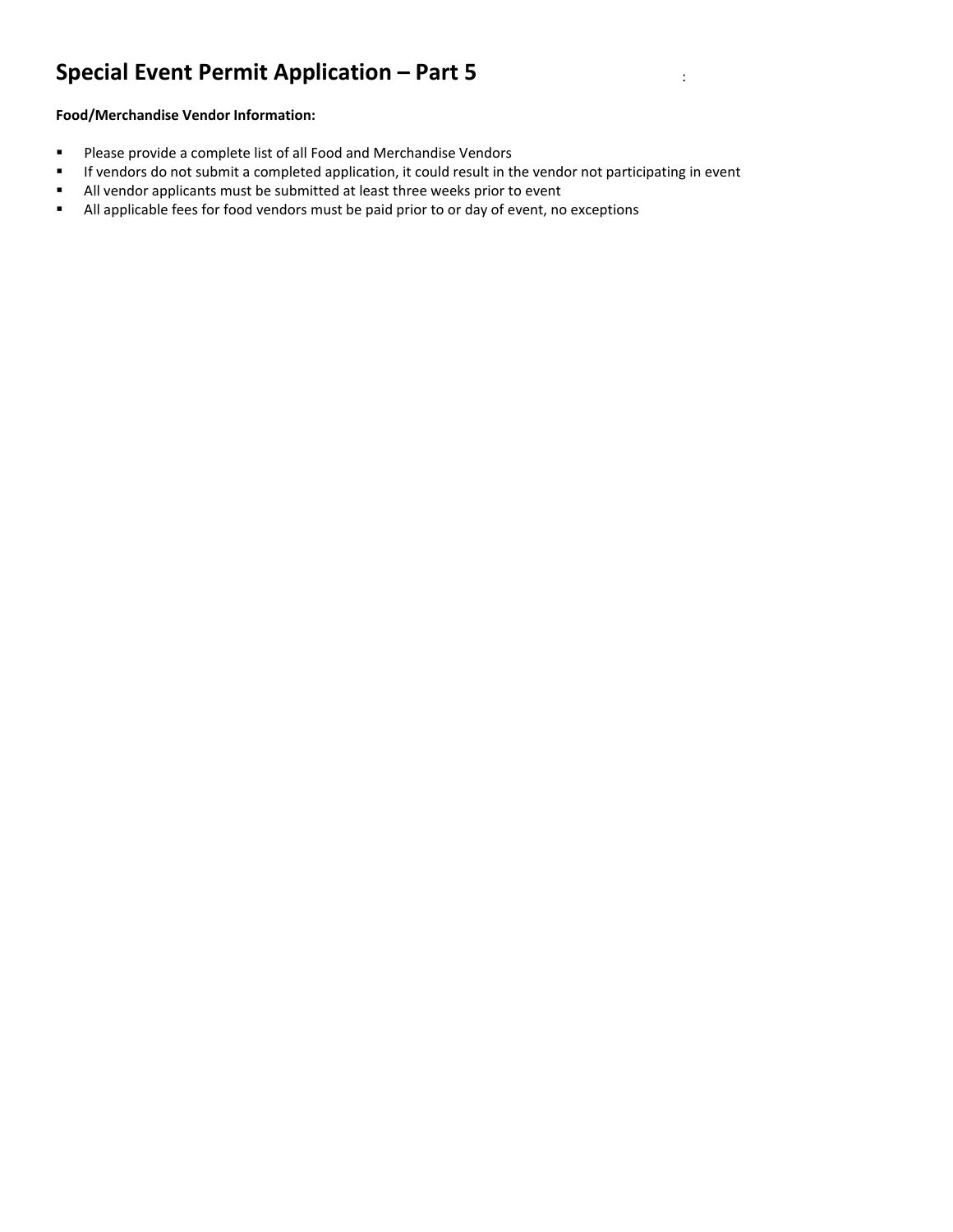# **Special Event Permit Application – Part 5** :

#### **Department Signatures:**

If any department head disapproves of the event, the applicant will be contacted.

| <b>Bureau of Codes</b>    |                |                                      |
|---------------------------|----------------|--------------------------------------|
| <b>Building Official:</b> | Date Approved: | Approved<br>$\overline{\Box}$ Denied |
| Comments:                 |                |                                      |

| <b>Bureau of Fire</b> |                |                        |
|-----------------------|----------------|------------------------|
| Fire Chief:           | Date Approved: | □ Approved<br>□ Denied |
| Comments:             |                |                        |

| <b>Bureau of Police</b> |                |                                  |
|-------------------------|----------------|----------------------------------|
| Police Chief:           | Date Approved: | $\Box$ Approved<br>$\Box$ Denied |
| Comments:               |                |                                  |

| <b>River Valley Transit</b> |                |                        |
|-----------------------------|----------------|------------------------|
| Director:                   | Date Approved: | □ Approved<br>□ Denied |
| Comments:                   |                |                        |

| <b>Recreation Department</b> |                |                        |
|------------------------------|----------------|------------------------|
| Director:                    | Date Approved: | □ Approved<br>□ Denied |
| Comments:                    |                |                        |